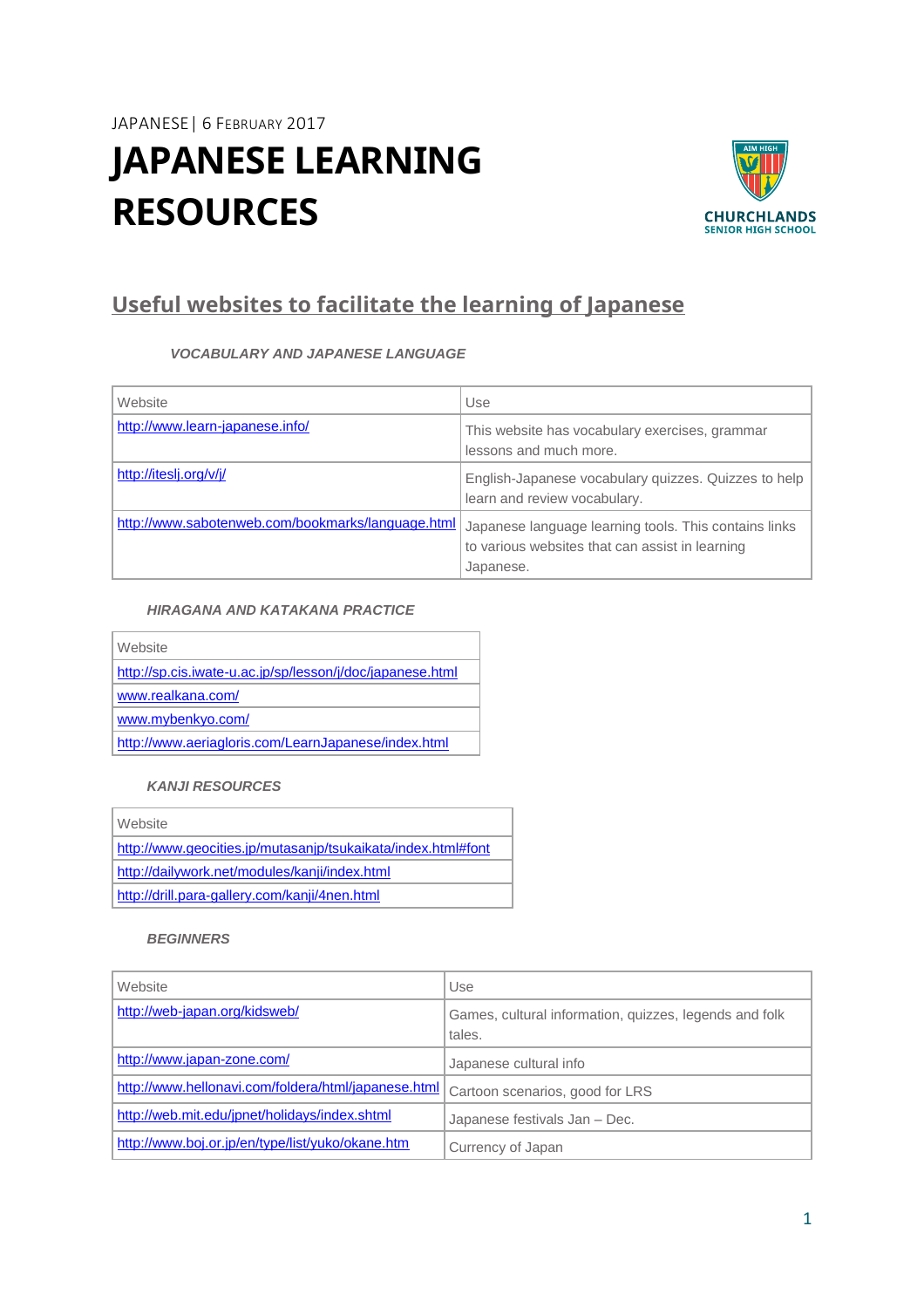## JAPANESE| 6 FEBRUARY 2017

# **JAPANESE LEARNING RESOURCES**

<http://japanfortheuninvited.com/> Cultural information Arts, food, film, history, music, pop culture, sport

## *BEGINNERS - INTERMEDIATE*

| Website                                                          | Use                                                                                |
|------------------------------------------------------------------|------------------------------------------------------------------------------------|
| http://spider.ipac.caltech.edu/staff/brentb/jal/jal-<br>home.htm | Teach yourself Japanese for cartoon characters                                     |
| http://www.nihongomemo.com/                                      | Japanese events                                                                    |
| http://sp.cis.iwate-<br>u.ac.jp/sp/lesson/j/doc/japanese.html    | Hiragana, katakana, and kanji recognition                                          |
| http://www.uni.edu.au/becker/jquizzes.html                       | Variety of fun quizzes to improve knowledge and vocabulary.                        |
| http://www.uni.edu/becker/jadditional.html                       | Links to a huge number of interesting sites.                                       |
| http://www.youube.com                                            | Go to you tube, and type in learn Japanese, there are many<br>funs videos to view! |

## *ADVANCED*

| Website                                                | Use                                   |
|--------------------------------------------------------|---------------------------------------|
| http://www.japan-guide.com/                            | Travel info about Japan               |
| http://sp.cis.iwate-u.ac.jp/sp/lesson/j/doc/kanji.html | Good for practising Kanji recognition |
| http://www.dartmouth.edu/%7Ekanji/                     | Kanji for year 11 and 12's            |
| http://www.gonihongo.com/material/reading.html         | Reading practise for year 12's        |
| http://www.japanese.ac.nz/photo_essays.cfm             | Listening practise – photo essays     |

### *EXCHANGE*

| l Website                                                  | Use                         |
|------------------------------------------------------------|-----------------------------|
| http://www.nihongomemo.com/resources/short-speech-tips.doc | Giving a speech on exchange |
| http://www.sakura-hostel.co.jp/                            | Youth Hostel in Tokyo       |

## **Free and useful apps to facilitate the learning of Japanese**

| l Name   | Use                                                                                                                                                                                                            |
|----------|----------------------------------------------------------------------------------------------------------------------------------------------------------------------------------------------------------------|
| Japanese | This app allows you to search for words and create personalised Japanese word lists<br>invaluable on trips around Japan. The kanji information and stroke order diagrams are a<br>kanji learner's best friend. |